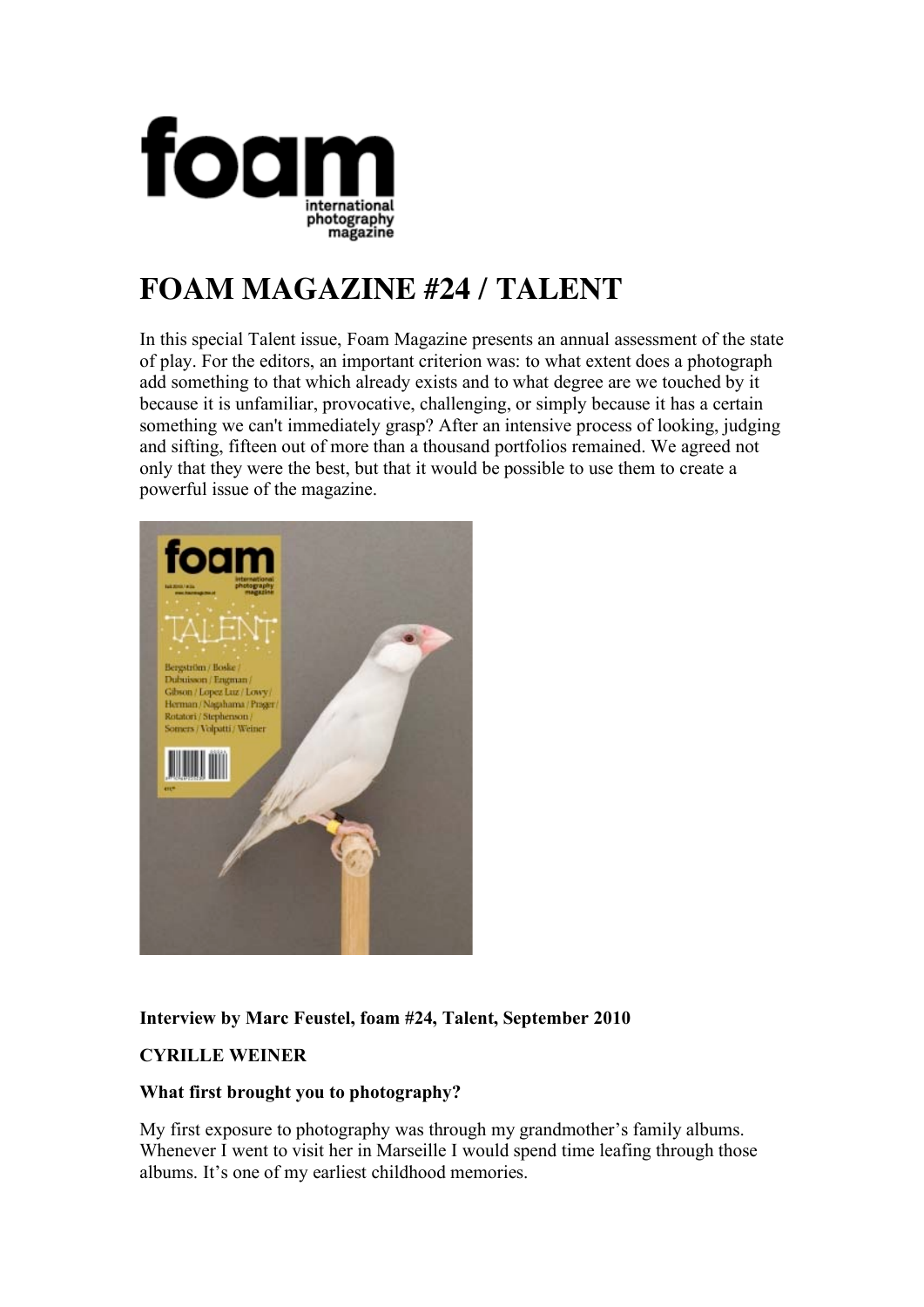My parents took very few pictures. But one day I came across a camera that belonged to my grandfather. That's how I started taking photographs. I was about thirteen years old when I started to get really passionate about photography.

I studied economics at university, but while doing an internship in a big audit firm, I realized that if I didn't do something I loved, I would probably regret it. So I entered the Louis Lumière school to study photography and it went from there. After working with the press for a while and through showing my work relating to landscape and urban space, I started to get more institutional assignments from urban planners or architects.

#### **What attracted you towards landscape, urban spaces and architecture?**

I've always had a contemplative nature. Many friends who of mine studied architecture and that was a path I considered myself for a while.

However, in photographic terms, I am less interested in the landscape as such. I wanted to look at spaces in terms of human presence: the way that we use and occupy space. My eye is drawn towards the foreground in a photograph. For me, in formal terms, the landscape is a backdrop. The landscape provides a décor or a stage on which I can observe what happens. How people navigate, use, transform or appropriate the space.

#### *Avenue Jenny* **is your first personal project? How did you discover this area on the periphery of Paris?**

Avenue Jenny is where it all began. It was my first constructed, thought-out series. I had been taking photos for a while already. I was fascinated by urban expansion and had been searching for a location for over a year. I often drove out to visit a friend in the suburbs of Paris and I became curious about this place on the margins that seemed to be going through a significant transformation. A director friend of mine was scouting for locations at La Défense and he got his car towed away. When he went to pick it up, he discovered the neighbourhood in *Avenue Jenny* and told me I should come to see this area.

Avenue Jenny is on the border between Courbevoie and Nanterre. On one side there is a communist town, on the other a right-wing one. It's a suburban neighbourhood with a wasteland in the middle and scrap yards, metal yards… activities that are relegated to the fringes of contemporary cities. The area had a diverse, bohemian social life, from the homeless to the bourgeois intellectual.

#### **The images in the series give off a sense of detachment from their subject. However, the artist statement for the project is more lyrical, engaged even. How did you strike a balance between neutrality and personal engagement in your work?**

I reject romanticism in photography. I don't like to use photographic effects like black-and-white or blur, to produce an emotion. I am interested in using a realistic, almost naive image to try and produce meaning, or maybe even an emotion, to stimulate the imagination, but from an image of the world as I imagine it to be seen by everyone.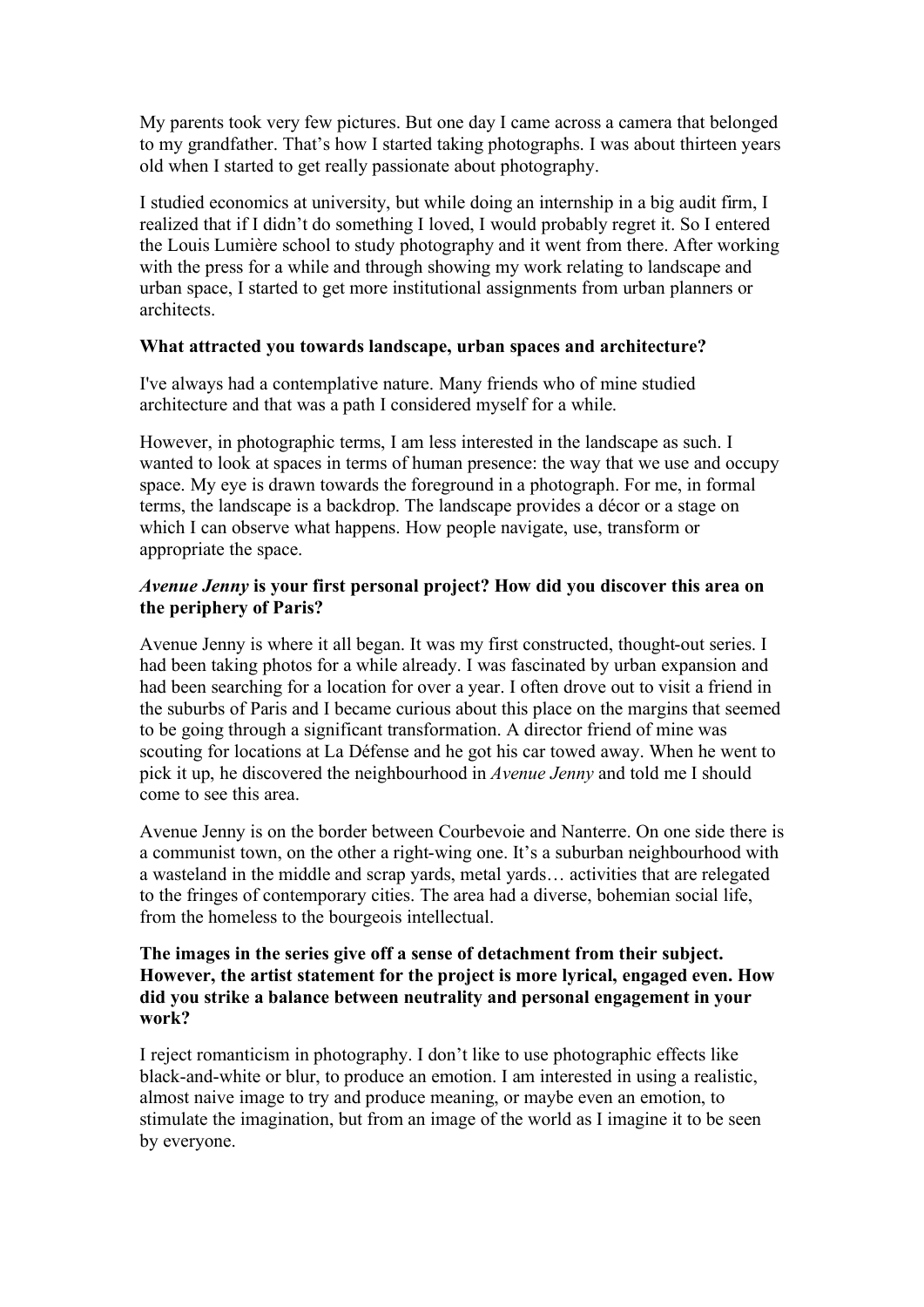Most of the people in *Avenue Jenny* I came to know well by shooting the series, returning to this neighbourhood very regularly over a period of two months. I became almost like a member of the family in some cases. Of all of my work, this is the series with the most emotional engagement and in which I integrated the most personal and shared experiences into my images.

With regards to the statement, at the time it felt like the neighbourhood was under threat. All of those activities that contributed to the life of the neighbourhood, like the scrap yards or the metal workers, were in danger of being pushed out. All that is gone now. Now when I go back to this area, I have not been able to find the same spirit again. My text was in some way a reaction to that feeling of menace at that time.

## **Do you consider your photographic approach to be documentary? How much do you allow yourself to intervene in the spaces that you photograph?**

I am not so interested in the photography as document. In my projects I want to integrate emotion and personal experience. I am more interested in showing my experience of the things that I photograph than maintaining a detached documentary approach. The idea of poetic documents appeals to me.

There is no manipulation in my images. I spend a lot of time scouting for locations and figuring out when something is likely to happen there. Once I have found a location that interests me, I will keep coming back until I get the specific image that I am looking for.

Nonetheless, there is still something about the documentary that is important to me in my work. I search for hyper-reality in my images. For example, when doing in the artistic commissions I have done for urban planners or developers, I like the idea of confronting them with a reality that they otherwise will not, or choose not to see.

#### **In your series** *Le Ban des Utopies* **you used this quote by Siegfried Kracauer, "The worth of cities is determined by the number of places in them devoted to improvisation", which strikes me as an interesting framework for looking at your work.**

We live in spaces that are overly planned, controlled and regulated, which leave very little room for individual expression. I search for experiences of appropriation that bypass these overly rigid structures. I am also looking for a spirit of freedom in the places that I photograph. Places where there is space for individual initiatives to escape the collective norms which do not place any trust in individuals. People are not given the means or incentives to construct the spaces and environments where they live. They don't even think about this anymore, they just take whatever they are given. This thinking has lead to aberrations in the urban space: stopping homeless people from sleeping by removing benches for example. Kracauer's words express a desire to escape from this. It is also a call to pay attention to the margins, as this is often where the most interesting activities occur. Instead of learning from the periphery, our societies perceive it as something dangerous, as something that needs to be controlled.